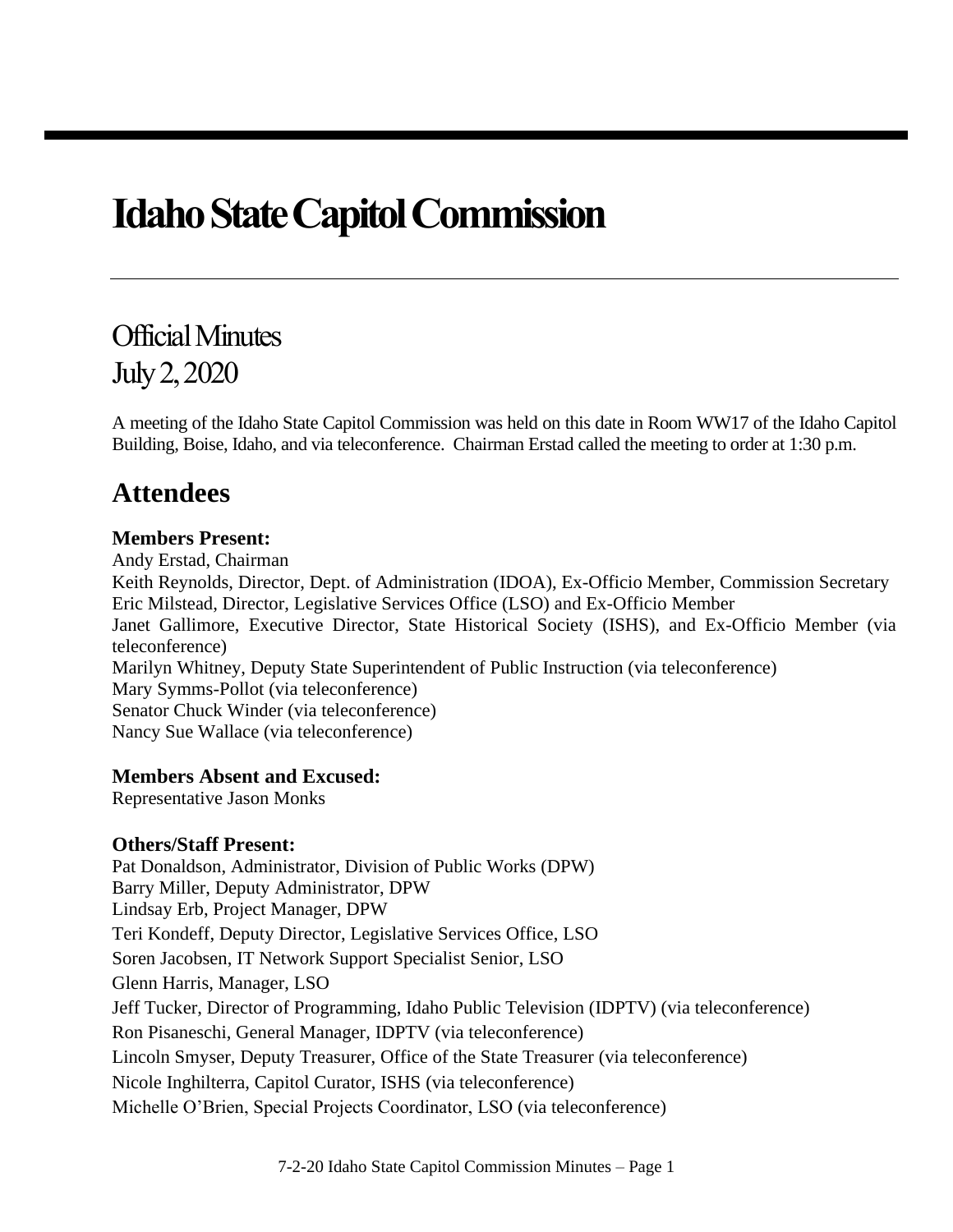## **Approval of Minutes**

**MOTION: Commissioner Milstead moved and it was seconded by Commissioner Wallace that the minutes of the May 8, 2020 Idaho State Capitol Commission meeting be approved as written. The motion passed unanimously.**

### **Design and Construction Committee**

### **Prepare for Legislative Activities Following COVID-19 Safety Recommendations**

Approval is being requested of the Commission for audio/visual upgrades in the Statehouse, and to provide related upgrades for Idaho Public Television in response to the coronavirus pandemic, Committee Chairman Milstead explained. Work will address how the Legislature conducts its business this Fall and during the upcoming 2021 session. No Commission funds are being requested at this time.

Ms. Erb pointed out this work is an addition to a project currently underway, Technology Upgrade Review. The technology upgrade project began in 2019 with a Request For Qualifications for a master plan and The Greenbusch Group from Seattle was hired. The company worked with staff from LSO and IDPTV to complete a roadmap of needed upgrades. With remaining dollars from master plan funding, an upgrade to the fire-suppression system was completed as was installation of new projectors in the Caucus Rooms.

On June  $12<sup>th</sup>$  an Emergency Authorization Request was issued for a design-build contract with Audio Solutions, the contractor involved in the original renovation work. The Authorization is to prepare the Statehouse by October  $1<sup>st</sup>$  for the 2020 interim committee work, new legislator orientation, organizational session, and for use should the pandemic extend into the 2021 session. Per Idaho Code, the Administrator of Public Works approved the emergency request.

She explained the project will address COVID-19 social distancing recommendations including splitting chambers and meeting rooms that will:

- Allow legislators to social distance and participate from remote locations via online meeting platforms;
- Create a way to display and hear remote participants;
- Make it possible to broadcast an image and audio of the meeting to remote participants;
- Relocate desks and microphones to accommodate social distancing.

Behind-the-scenes updates, that will require very little change to building finishes, include:

• Acoustic Echo Cancellation for optimum audio experience in chambers and online for remote participants;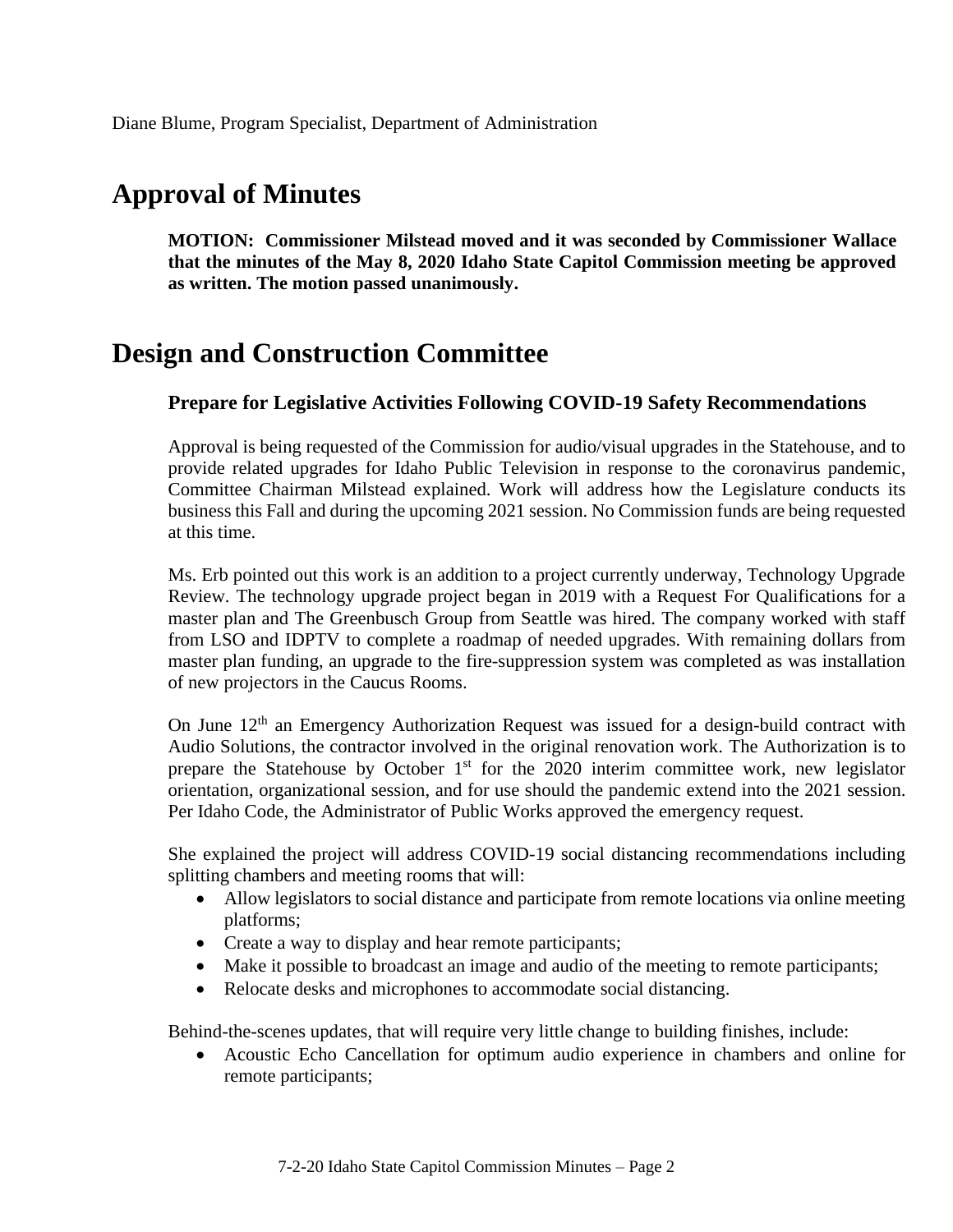- Upgraded audio system platform to allow for improved reliability for audio signals and video switching control;
- Upgraded TV monitor and installation of a second monitor for the House.

The other component of this project involves "Idaho in Session" which is operated by IDPTV. Because IDPTV provides a lot of the behind-the-scenes support to complement LSO improvements, additional hardware and technology upgrades with be needed. Extra server room space will also be created to house more equipment. It's anticipated that the pilot rooms will be complete next month to test connectivity.

Funding for the work, about \$1.2 million, will be requested through the CARES Act. Application for the funding will be submitted to the Coronavirus Finance Advisory Committee within a week or two, Chairman Milstead noted. Commissioner Reynolds added that if CARES Act funds are not granted, use of Commission funds will be requested to complete this work.

Ms. Erb concluded that the described work is part of The Greenbusch Group's master plan including cost saving elements. The number one goal, she said, is to ensure participants in the legislative process remain safe during continuing threats posed by COVID-19.

**MOTION: Commissioner Winder moved, and it was seconded by Commissioner Reynolds that the Commission approve the project and encourage funding through Cares Act monies. The motion passed unanimously after a roll-call vote.**

### **Other Business**

### **Update on Graffiti Removal**

The front entry way of the Capitol was tagged with graffiti two nights in a row, Mr. Miller explained. Since, staff has been working with TMC Masonry and Gerhardt Borbonus, who owns the quarry where the Capitol sandstone originated. Mr. Borbonus provided sample pieces manufactured with the same texture as that at the Capitol. These pieces were used to discover how to remove paint without damaging the stone.

A method to successfully remove the paint without damage, and involving multiple days, was identified. Workers will begin this process on the building itself during the week of July 13<sup>th</sup>. The cleaning process, however, will also remove dust and oxidation that has occurred over 100 years since the Capitol was constructed. Because of the variation of color that will be caused from the cleaning, larger areas of the stone will be cleaned to minimize the visual impact. The total cost is estimated at about \$8,000. The state is seeking restitution from the individual arrested for creating the graffiti.

Commissioner Symms-Pollot inquired about future security of the Capitol and Mr. Miller explained since this incident, a security officer has been posted at the top of the stairs 24/7 until the work is done. Commissioner Reynolds added that the graffiti occurred during the time of the Black Lives Matter protests at the Capitol when security was already at a heightened stance. It's quite a balance to provide